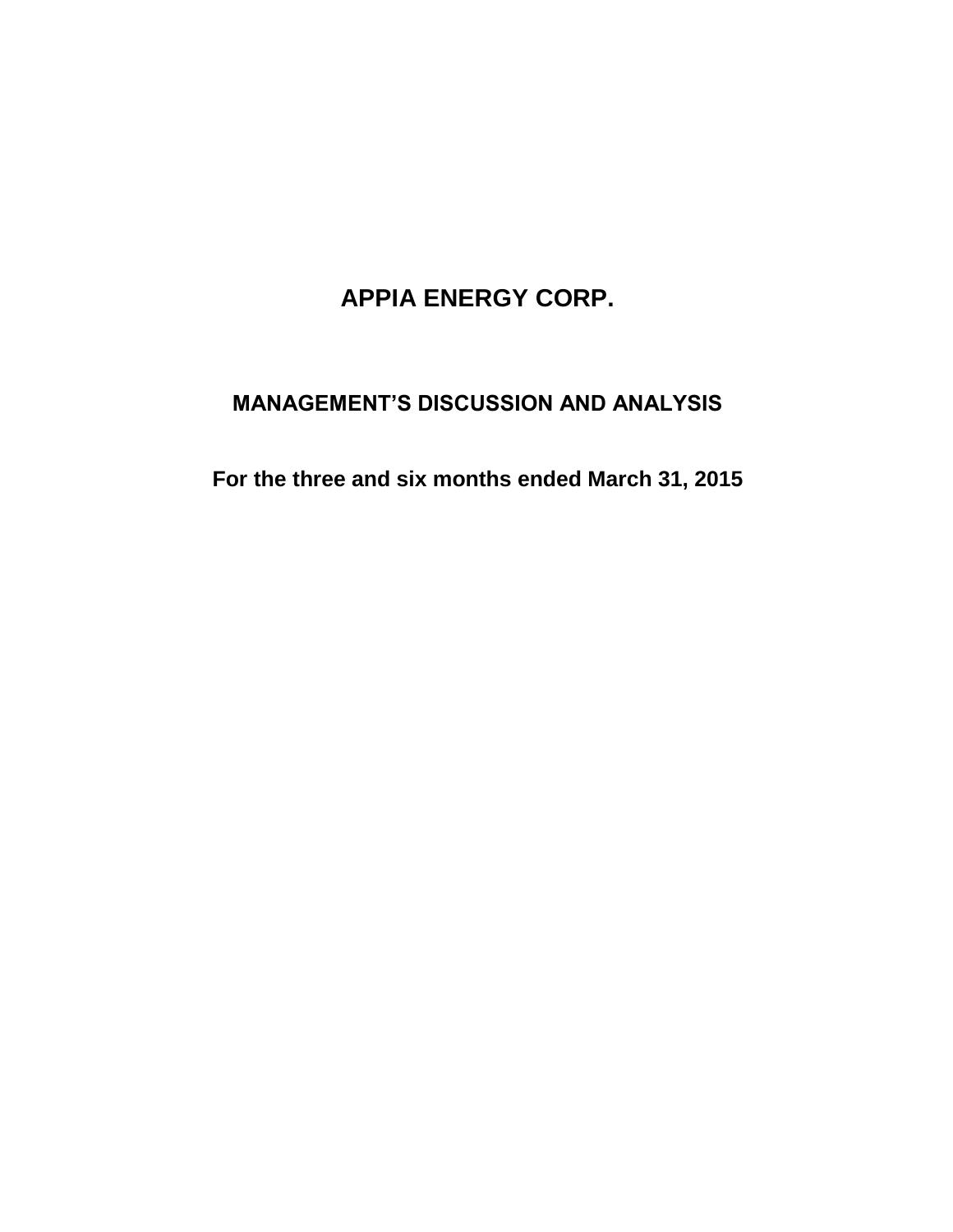## **APPIA ENERGY CORP.**

## **Management's Discussion and Analysis – March 31, 2015 As of May 27, 2015**

The following management"s discussion and analysis ("MD&A") of the financial condition and results of operations of Appia Energy Corp. ("Appia" or the "Company") constitutes management"s review of the factors that affected the Company"s financial and operating performance for the three and six months ended March 31, 2015. The MD&A was prepared as of May 27, 2015 and should be read in conjunction with the unaudited condensed interim financial statements ("Financial Statements") of the Company for the three and six months ended March 31, 2015, and the audited financial statements for the year ended September 30, 2014, including the notes thereto. Unless otherwise stated, all amounts discussed herein are denominated in Canadian dollars. These Financial Statements of the Company have been prepared in accordance with International Financial Reporting Standards (IFRS) as described in Note 2 to the Financial Statements. For further Information regarding the accounting policies used in the preparation of these Financial Statements readers should refer to the Company"s annual financial statements for the year ended September 30, 2014.

## **Executive Summary**

## *Corporate*

Appia became an unlisted reporting issuer in British Columbia, Alberta, Saskatchewan and Ontario on the approval of its prospectus dated December 12, 2012.

On June 16, 2014, the Company received approval of the listing of its common shares on the Canadian Securities Exchange and was listed for trading on June 19, 2014 under the trading symbol "API".

The Listing Statement, which contains information on the Company"s structure, financial history and the details of its property holdings can be found on the Company"s website, [www.appiaenergy.ca.](http://www.appiaenergy.com/)

Appia is a Canadian mineral exploration company with a primary focus on Uranium and Rare Earth Elements, holding a 100% mineral rights interest in 13,008 hectares (32,143 acres) located near the town of Elliot Lake. The Company now holds a 100% mineral rights interest in 68,981 hectares (170,453 acres) in Saskatchewan and a 90% interest in an additional 5,060 hectares (12,503 acres) which is part of its Alces Lake Property in the Athabasca Basin. In total, the Alces Lake property consists 11,326 contiguous hectares (27,987 acres). Appia"s other holdings are located primarily in the Athabasca Basin.

## *Ontario*

The National Instrument 43-101 ("NI 43-101") report on the Elliot Lake properties completed in 2013 incorporated a new concept of simultaneously mining a nine metre high underground zone, including the existing Rare Earth Elements ("REEs") in the Upper Reef, Intermediate Quartzite and the Lower Reef. With the REE content by weight being over six times the uranium content, the economic value of the mineralized zone has been greatly enhanced. A significant portion of the previously categorized Inferred Resources was upgraded to Indicated Resources, and additional resources were defined.

More work to expand the Resources at Teasdale and the preparation of a Preliminary Economic Analysis of the project will be contingent on an improved price for uranium and a clearer picture of supply and demand for REEs.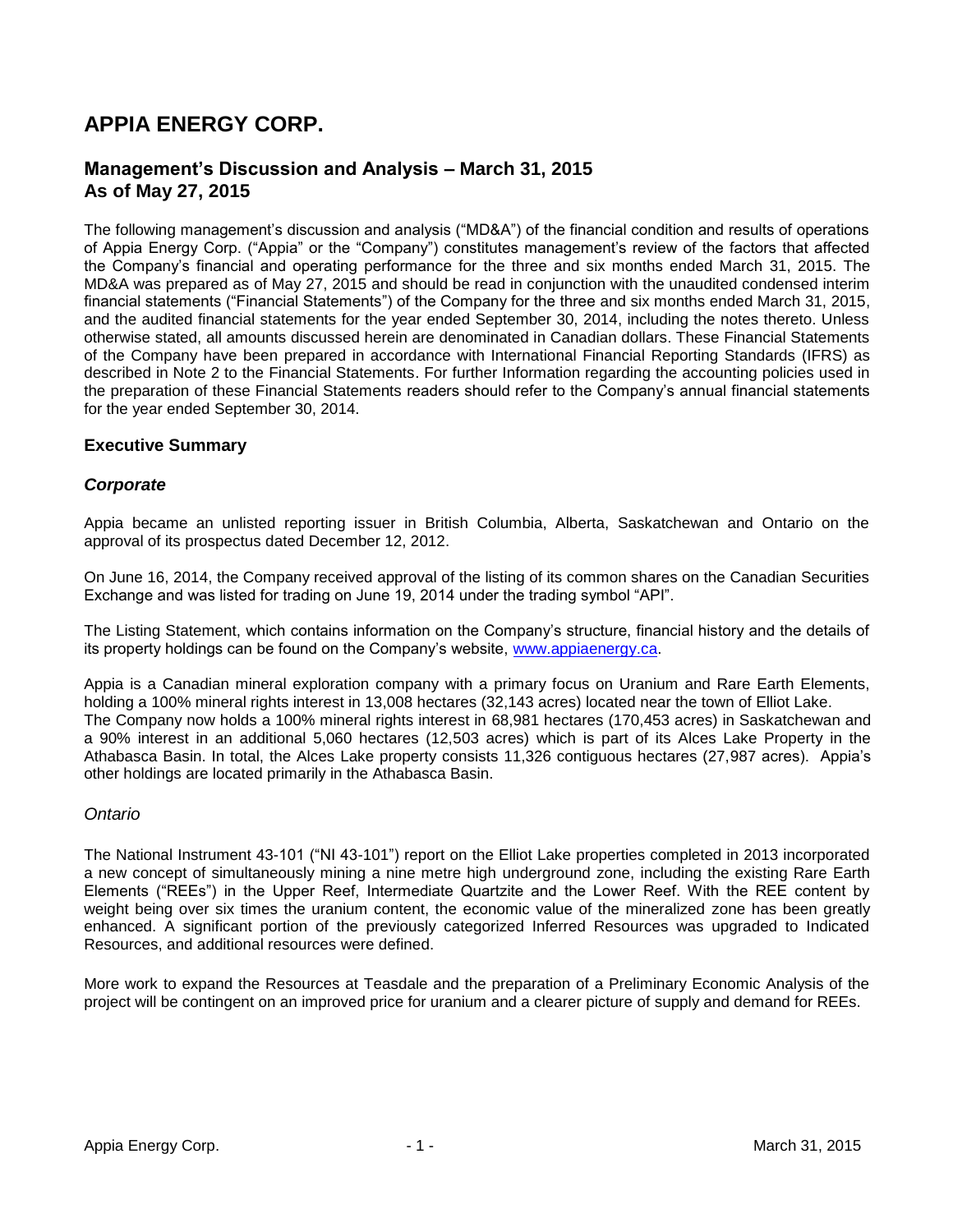## *Saskatchewan*

The Athabasca Basin of Saskatchewan is receiving a great deal of attention because of recent successful exploration results on uranium prospects by a number of companies. In September 2013 a six person team commissioned by the Company, discovered a new area of REE mineralization, plus uranium and thorium on claims south of Alces Lake. The zone is designated as the "Ivan Zone" and is located 125 metres northeast of the historical trenches. Outcrop and boulder train samples recorded radioactivity levels in excess of 56,000 cps. Samples from the outcrops and boulder trains have been assayed and reflect moderate to highly anomalous rare earth elements. Total REEs in 12 samples range from 1.1% to 35.7% by weight. Details of the laboratory analyses for individual elements were reported in the Company"s news release on the Ivan Zone on May 22, 2014.

The overall results are very encouraging and the Company is planning further work on the claims, including an airborne survey of the Alces Lake claims.

## **Exploration and Evaluation Assets**

## *Ontario Properties:*

Appia holds over 13,008 hectares (32,143 acres) encompassing five mineralized zones in the Elliot Lake area of northern Ontario. The zones are called Teasdale, Banana Lake, Canuc, Bouck Lake and Buckles Lake. Since the inception of mining, the Elliot Lake area has produced over 300 M lbs. of  $U_3O_8$  and is the only mining camp in Canada with significant historical commercial REE production.

#### *Teasdale Lake Zone*

The following two tables set out the resources reported in the NI 43-101 report entitled "Update Report on the Appia Energy Corp. Uranium-Rare Earth Property, Elliot Lake District, North-Central Ontario, Canada," by Watts Griffis and McOuat ("WGM") dated July 30, 2013 which has been filed on SEDAR [\(www.sedar.com\)](http://www.sedar.com/). It should be noted that the contents for the rare earth components are for rare earth metals, whereas it has become more common to report the contents as equivalent rare earth oxides, which results in an average increase of approximately 46% for the oxides versus the metallic form.

| Summary of Teasgale Zone Oranium and Rare Earth Mineral Resource Estimate |                  |                |                          |                       |                                    |                                 |                                    |
|---------------------------------------------------------------------------|------------------|----------------|--------------------------|-----------------------|------------------------------------|---------------------------------|------------------------------------|
| Zone                                                                      | Tonnes<br>('000) | Tons<br>('000) | <b>TREE</b><br>(lbs/ton) | $U_3O_8$<br>(lbs/ton) | Average<br><b>Thickness</b><br>(m) | Contained<br>TREE<br>('000 lbs) | Contained<br>$U_3O_8$<br>'000 lbs) |
| <b>INDICATED RESOURCES</b>                                                |                  |                |                          |                       |                                    |                                 |                                    |
| UR                                                                        | 6,733            | 7,422          | 4.20                     | 0.484                 | 4.61                               | 31,199                          | 3,593                              |
| IQ                                                                        | 3,006            | 3,314          | 1.98                     | 0.259                 | 2.27                               | 6,578                           | 0.857                              |
| LR                                                                        | 3,355            | 3,699          | 2.68                     | 0.958                 | 2.60                               | 9,912                           | 3,544                              |
| Total                                                                     | 13,095           | 14,435         | 3.30                     | 0.554                 | 9.48                               | 47,689                          | 7,995                              |
| <b>INFERRED RESOURCES</b>                                                 |                  |                |                          |                       |                                    |                                 |                                    |
| UR                                                                        | 18,326           | 20,201         | 3.87                     | 0.421                 | 4.33                               | 78,080                          | 8,498                              |
| IQ                                                                        | 10,209           | 11,254         | 1.64                     | 0.184                 | 2.78                               | 18,464                          | 2,070                              |
| LR.                                                                       | 9,972            | 10,992         | 3.33                     | 0.869                 | 2.71                               | 36,631                          | 9,564                              |
| Total                                                                     | 38,507           | 42,447         | 3.14                     | 0.474                 | 9.82                               | 133,175                         | 20,115                             |

Table 1<br>Summary of Tecadele Zene Uranium and Ba Summary of Teasdale Zone Uranium and Rare Earth Mineral Resource Estimate

*.*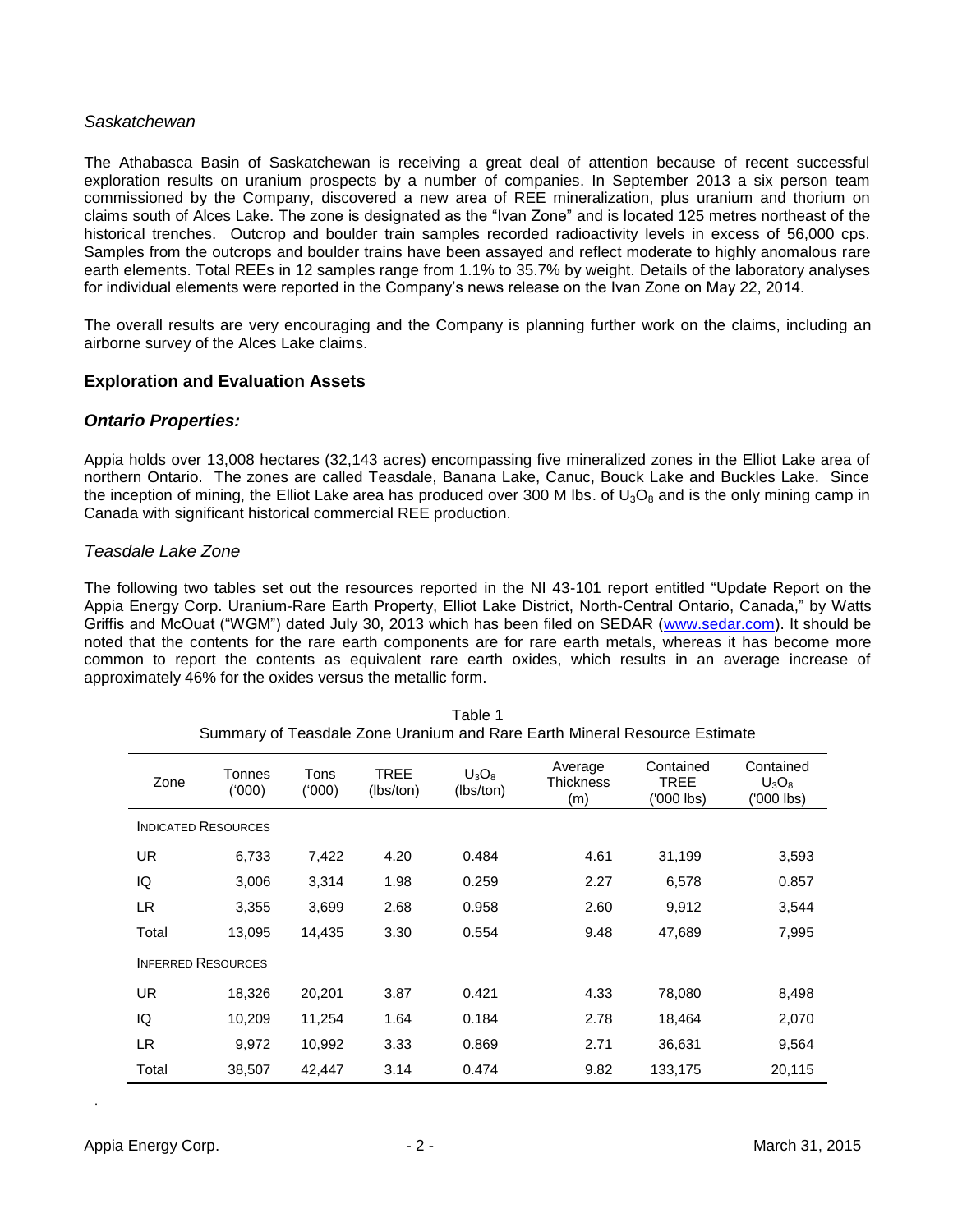- Note: 1. Mineral Resources effective 30 July, 2013
	- 2. Mineral Resources are estimated at a cut-off value of \$100 per tonne, using a uranium price of US\$70/lb  $U_3O_8$ , a TREE price of \$78/kg, and a C\$:US\$ exchange rate of 1:0.9. TREE includes all the REE elements from lanthanum to lutetium plus yttrium.
	- 3. Mineral Resources which are not Mineral Reserves do not have demonstrated economic viability. The estimate of Mineral Resources may be materially affected by environmental, permitting, legal, title, taxation, socio-political, marketing, or other relevant issues. There are no known specific problems at this date.
	- 4. The quantity and grade of reported Inferred Resources in this estimation are uncertain in nature and there has been insufficient exploration to define these Inferred Resources as an Indicated or Measured Mineral Resource and it is uncertain if further exploration will result in upgrading them to an Indicated or Measured Mineral Resource category.
	- 5. The Mineral Resources were estimated using the Canadian Institute of Mining, Metallurgy and Petroleum standards on Mineral Resources and Reserves, Definitions and Guidelines prepared by the CIM Standing Committee on Reserve Definitions and adopted by CIM Council December 11, 2005.
	- 6. Specific Gravity of 2.85 tonnes/m<sup>3</sup> (or 3.14 tons/m<sup>3</sup>) was used.
	- 7. Indicated amounts may not precisely sum due to rounding.

|                            | Light REE<br>(grams/tonne) |     |      | Heavy REE (grams/tonne) |          |     |      |     |      |            |     |     |     |     |     |      |
|----------------------------|----------------------------|-----|------|-------------------------|----------|-----|------|-----|------|------------|-----|-----|-----|-----|-----|------|
| Zone                       | La                         | Сe  | Pr   | Nd                      | Sm       | Eu  | Gd   | Tb  | Dy   | Ho         | Er  | Tm  | Yb  | Lu  | Hf  | Υ    |
| <b>INDICATED RESOURCES</b> |                            |     |      |                         |          |     |      |     |      |            |     |     |     |     |     |      |
| <b>UR</b>                  | 540                        | 951 | 93.9 |                         | 313 51.7 | 1.9 | 32.8 | 3.9 | 17.2 | 2.7        | 7.0 | 0.9 | 5.5 | 0.8 | 6.8 | 72.9 |
| IQ                         | 256                        | 452 | 44.9 |                         | 148 24.4 | 1.0 | 14.7 | 1.8 | 7.7  | 1.2        | 3.1 | 0.4 | 2.5 | 0.4 | 3.6 | 30.6 |
| LR                         | 332                        | 596 | 59.4 |                         | 201 35.1 | 1.7 | 23.2 | 3.0 | 14.2 | 2.3        | 5.9 | 0.8 | 4.5 | 0.6 | 3.3 | 58.1 |
| Average                    | 422                        | 745 | 73.8 |                         | 247 41.1 | 1.7 | 26.2 | 3.2 |      | $14.3$ 2.3 | 5.8 | 0.8 | 4.6 | 0.7 | 5.2 | 59.4 |
| <b>INFERRED RESOURCES</b>  |                            |     |      |                         |          |     |      |     |      |            |     |     |     |     |     |      |
| <b>UR</b>                  | 498                        | 876 | 85.9 |                         | 285 47.2 | 1.8 | 29.3 | 3.5 | 15.9 | 2.5        | 6.5 | 0.9 | 5.3 | 0.8 | 6.8 | 67.9 |
| IQ                         | 213                        | 374 | 37.0 |                         | 122 20.0 | 0.8 | 12.3 | 1.4 | 6.4  | 1.0        | 2.6 | 0.4 | 2.2 | 0.3 | 3.3 | 26.5 |
| LR                         | 417                        | 747 | 73.9 |                         | 249 43.4 | 1.9 | 28.5 | 3.6 | 16.4 | 2.6        | 6.6 | 0.9 | 5.2 | 0.7 | 4.5 | 66.4 |
| Average                    | 401                        | 709 | 69.9 |                         | 232 39.0 | 1.6 | 24.6 | 3.0 | 13.5 | 2.1        | 5.5 | 0.7 | 4.4 | 0.6 | 5.3 | 56.5 |

| Table 2                                           |
|---------------------------------------------------|
| Individual REE Resource Grade Composition Summary |

## *Historical Estimates*

#### Table 3

1979 Historical  $U_3O_8$  Estimates on Appia's Elliot Lake Properties

| Quantity<br>(tons)       | Grade<br>(lbs $U_3O_8$ /ton) | Contained $U_3O_8$<br>(lbs) |  |
|--------------------------|------------------------------|-----------------------------|--|
| 17,458,200               | 1.206                        | 20,787,200                  |  |
| 42,800,000               | 0.38                         | 16,264,000                  |  |
| 20,700,000               | 0.75                         | 15,525,000                  |  |
| 175,800,000              | 0.76                         | 133,608,000                 |  |
| 7,000,000<br>263,758,200 | <u>1.86</u><br>0.76          | 13,020,000<br>199,204,200   |  |
|                          |                              |                             |  |

The foregoing historical resources were not estimated in accordance with definitions and practices established for the estimation of Mineral Resources and Mineral Reserves by the Canadian Institute of Mining and Metallurgy. As such, the historical resources are not compliant with Canada"s security rule NI 43-101, and are unreliable for investment decisions. Neither Appia nor its Qualified Persons have done sufficient work to classify the historical resources as mineral resources under current mineral resource terminology and are not treating the historical

Appia Energy Corp. - 3 - March 31, 2015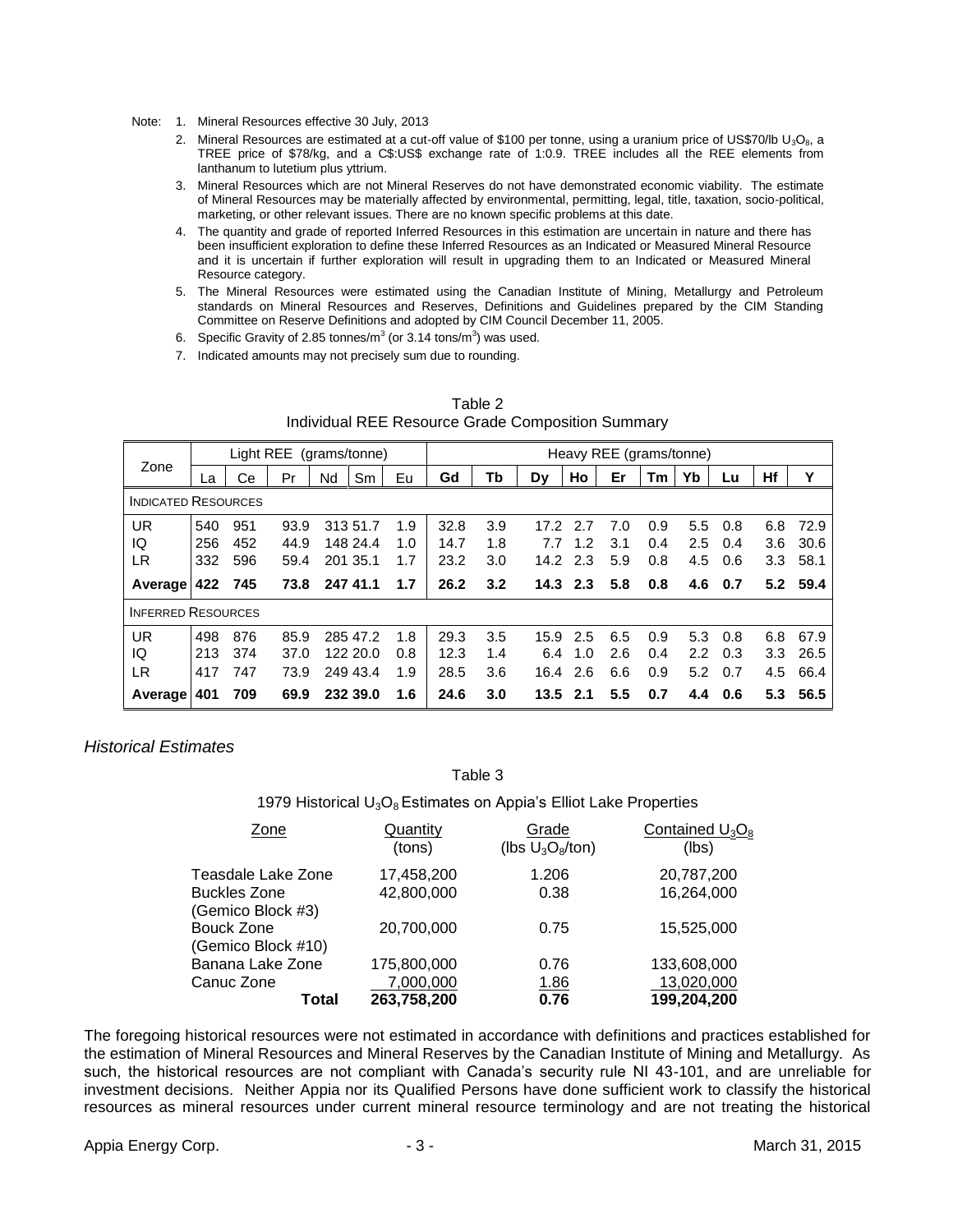resources as current mineral resources. Nevertheless, most of the historical resources were estimated by mining companies active in the Elliot Lake camp using assumptions, methods and practices that were accepted at the time, and based on corroborative mining experience.

## *Banana Lake Zone*

Based on drilling by Appia during 2007, a subsequent Mineral Resource estimate for the Banana Lake Zone was prepared in 2011 by WGM in accordance with the provisions of NI 43-101. Some of Appia"s drilling included holes that were wedged from historical drill holes that Appia re-entered. This resource, first reported in Workman and Breede (2011), is summarized in Table 4. A single hole drilled in 2012 to 1,647 metres did not encounter the typical geological formation with assays returning no significant values of  $U_3O_8$  thorium or REEs. WGM, however, is of the belief that this hole did not materially impact the potential for additional resources in the Banana Lake Zone.

| Summary of Banana Lake Zone Mineral Resource Estimate |                |                                               |                                                          |                             |  |  |  |
|-------------------------------------------------------|----------------|-----------------------------------------------|----------------------------------------------------------|-----------------------------|--|--|--|
| Category                                              | Tons<br>('000) | Specific<br>Gravity<br>(tons/m <sup>3</sup> ) | $\mathsf{Ibs}$ . $\mathsf{U}_3\mathsf{O}_8/\mathsf{ton}$ | Total lbs $U_3O_8$<br>(000) |  |  |  |
| Inferred Resources                                    | 30.315         | 3.14                                          | 0.912                                                    | 27,638                      |  |  |  |

. Table 4

Notes: 1. Effective, 1 April, 2011

2. Mineral Resources which are not Mineral Reserves do not have demonstrated economic viability. The estimate of Mineral Resources may be materially affected by environmental, permitting, legal, title, taxation, socio-political, marketing, or other relevant issues.

- 3. The quantity and grade of reported Inferred Resources in this estimation are uncertain in nature and there has been insufficient exploration to define these Inferred Resources as an Indicated or Measured Mineral Resource and it is uncertain if further exploration will result in upgrading them to an Indicated or Measured Mineral Resource category.
- 4. The Mineral Resources were estimated using the Canadian Institute of Mining, Metallurgy and Petroleum standards on Mineral Resources and Reserves, Definitions and Guidelines prepared by the CIM Standing Committee on Reserve Definitions and adopted by CIM Council December 11, 2005.
- 5. A cut-off grade of 0.6 lb.  $U_3O_8$  was used
- 6. Specific Gravity of 2.85 tonnes/ $m^3$  (or 3.14 tons/ $m^3$ ) was used.
- 7. Indicated amounts may not precisely sum due to rounding.

## *Summary:*

The Company is considering the next stage of the Teasdale exploration and evaluation. The longer-term outlook for uranium prices is positive and the successful recovery of the REEs, particularly the heavy elements of the total rare earths encountered, is very encouraging. Factors favourable for the project include the following:

- new mine infrastructure development would be in brownfield areas already disturbed by industrial and mining activity;
- water, electrical, transportation and communications infrastructure is in place or close at hand;
- the recovery of uranium from Elliot Lake ore is well known. Based on Teasdale Lake test results, the recovery of REEs appears to face no significant technical uncertainties;
- Appia is not responsible in any manner for potential future environmental impacts arising out of historical mining operations or waste disposal; and,
- The Cameco uranium refinery is located approximately 50 km away, near Blind River.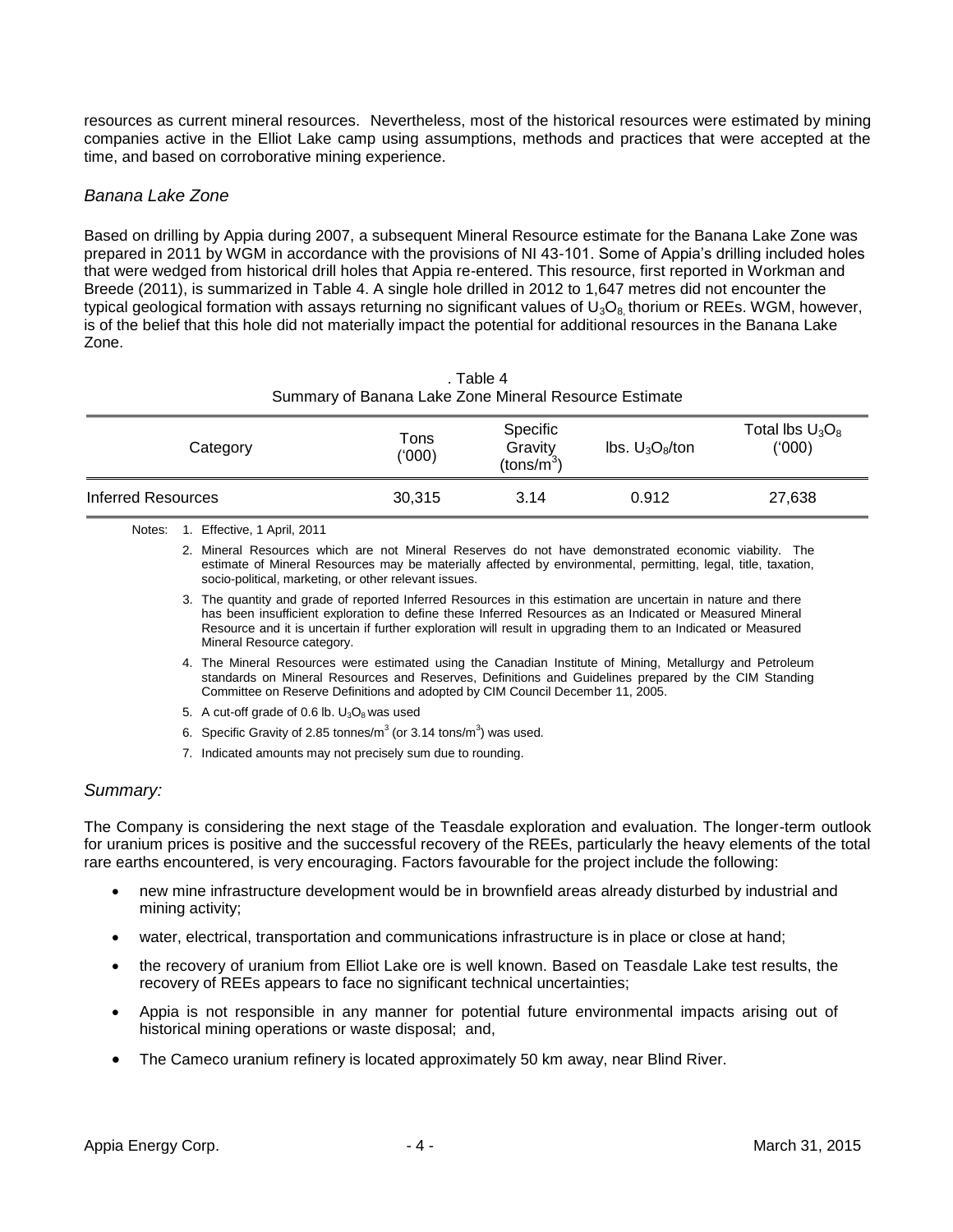## *Saskatchewan Properties:*

The Company holds a 100% mineral rights interest in 68,981 hectares (170,453 acres) in Saskatchewan and a 90% interest in an additional 5,060 hectares (12,503 acres) which is part of its Alces Lake Property. In total, the Alces Lake property consists of 11,326 contiguous hectares (27,987 acres). Appia"s other holdings are located primarily in the Athabasca Basin.

In 2010, the Saskatchewan Geological Survey visited the Alces Lake area where a trenching program had been carried out at an earlier date, with 13 rock sample assays showing a significant presence of REEs, reaching as high as 29.8% total REEs and anomalous levels of uranium and thorium.

In 2011, a five person team visited the site and recorded radioactivity levels over 15 boulder and outcrop samples in a range of 5,500 cps to 53,500 cps, with thorium levels off scale for the spectrometer. Assays on five samples reflected favourably on the 2010 REE findings.

In September 2013, a six person team commissioned by the Company discovered a new area of REE mineralization, plus uranium and thorium on claims south of Alces Lake. The zone is designated as the "Ivan Zone" and is located 125 metres northeast of the historical trenches. Outcrop and boulder train samples recorded radioactivity levels in excess of 56,000 cps. Samples from the outcrops and boulder trains have been assayed and reflect moderate to highly anomalous rare earth elements. Total REEs in 12 samples range from 1.1% to 35.7% by weight. Details of the laboratory analyses for individual elements were reported in the Company"s news release on the Ivan Zone on May 22, 2014.

The overall results are very encouraging and the Company recognizes the importance of doing further work on the claims, including an airborne survey of the Alces Lake claims.

#### **Outlook**

The drilling at the Teasdale Zone of Elliot Lake and the change in the proposed mine plan resulted in very significant quantities of REEs being reported, with a large increase in the Indicated category and an overall increase in the Indicated and Inferred Resources. The preliminary metallurgical test recovery of 90% for uranium and 80% to 90% for most REEs is very encouraging. New methods of recovery of REEs suggest that these test results can be improved upon.

More work to expand the Resources at Teasdale and the preparation of a Preliminary Economic Analysis of the project will be contingent on an improved price for uranium and a clearer picture of supply and demand for REEs.

The results from the exploration work carried out at Alces Lake, Saskatchewan suggest that follow-up work is highly desirable.

The tsunami in Japan resulted in the shut-down of all of its 48 nuclear reactors. The first Japanese reactor to reenter service received court approval in 2015. China has 21 new reactors under development or construction which should be increasing demand for uranium over the next few years.

The spot price of uranium oxide was reported to be US\$38.50 per pound at the end of April, with deliveries of uranium under long-term contracts reported at US\$49.50.

The consensus in the industry is that uranium prices will continue to strengthen, and China"s production of REEs is no longer adequate to supply its own requirement of certain REEs. The developing shortage is expected to increase prices to a more attractive level over the next few years.

Appia will monitor financial market conditions, and if possible, complete a financing and/or seek a joint venture partner to advance the exploration and development activities on its Elliot Lake and Saskatchewan properties.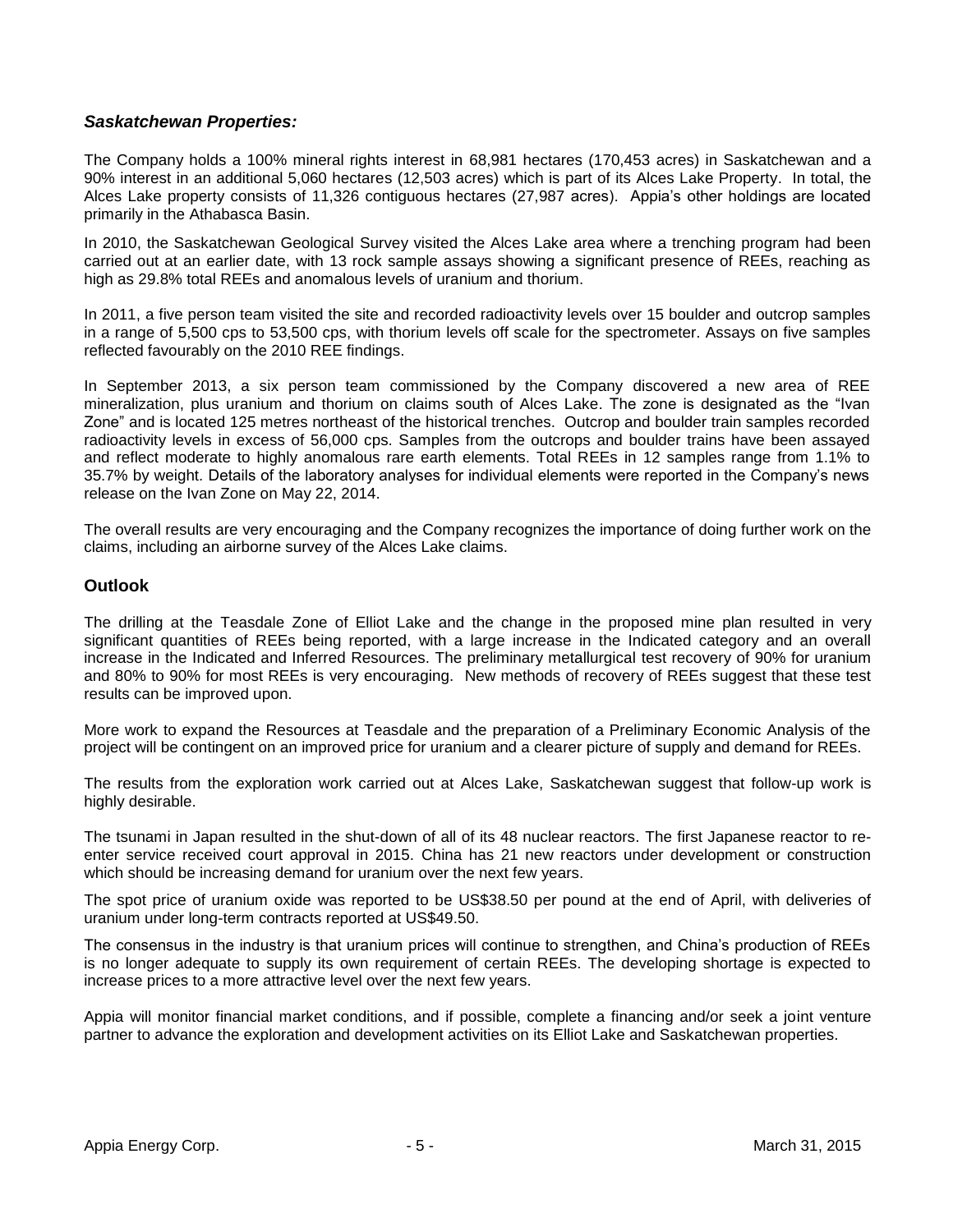## **Results of Operations**

Total operating expenses for the three months ended March 31, 2015 were \$50,541 compared to \$78,992 in 2014. The year over year decrease is due to the decrease in the non-cash share-based compensation to \$4,346 from \$28,528, professional fees to \$7,785 from \$14,091, and office and general to \$6,209 from \$7,145 for the same period of the previous year, offset somewhat by the increase in shareholder communication costs to \$5,451 from \$3,653 and management fees and salaries to \$26,750 from \$25,575.

Interest income was \$2,089 for the three months ended March 31, 2015, compared to \$2,929 for 2014. The decrease is primarily due to a lower cash position in 2015 as compared to 2014.

Total operating expenses were \$110,673 for the six months to March 31, 2015 compared to \$166,092 for the six months ended March 31, 2014. The major contribution to the year over year change is the decreases in professional fees to \$17,087 from \$28,585 and in the non-cash share based compensation to \$9,105 from \$57,056.

Interest income was \$4,470 for the six months ended March 31, 2015, compared to \$6,165 for the six month period ended March 31, 2014. The decrease is primarily due to a lower cash position in 2015 as compared to 2014.

The Company's net loss and comprehensive loss for the three and six months ended March 31, 2015 was \$48,452 and \$106,203 (2014 - \$76,063 and \$159,927 for the three and six months ended March 31, 2014).

| 2015/2014                                 | Mar 31, 2015 | Dec 31, 2014 | Sep 30, 2014 | Jun 30, 2014 |
|-------------------------------------------|--------------|--------------|--------------|--------------|
|                                           |              | S            |              |              |
| Net (loss) and<br>comprehensive (loss)    | (48, 452)    | (57, 752)    | (10, 244)    | (128, 609)   |
| Net loss per share -                      | (0.00)       | (0.00)       | (0.00)       | (0.00)       |
| basic and diluted                         |              |              |              |              |
| Total assets                              | 7,012,653    | 7,032,193    | 7,083,156    | 7,104,391    |
| 2014/2013                                 | Mar 31, 2014 | Dec 31, 2013 | Sep 30, 2013 | Jun 30, 2013 |
|                                           |              |              |              |              |
| Net(loss) and<br>comprehensive (loss)     | (76, 043)    | (83, 885)    | (28, 376)    | (229, 976)   |
| Net loss per share - basic<br>and diluted | (0.00)       | (0.00)       | (0.00)       | (0.01)       |
| <b>Total assets</b>                       | 7,164,297    | 7,215,646    | 7,251,926    | 7,285,779    |

## **Selected Quarterly Information (all quarters reported under IFRS)**

## **Capital Resources and Liquidity**

At March 31, 2015, the Company had working capital of \$218,127 (after deducting \$448,306 owing to the CEO) compared to \$418,306 as at September 30, 2014. The Company has no operating revenue and has been funded with equity based private placements. The Company's exploration plans are contingent on raising capital resources. The Company has sufficient financial resources to continue operation through the next twelve months. Cash operating costs are currently approximately \$15,000 per month.

The Company"s ability to meet its obligations and continue as a going concern continues to be dependent on the ability to identify and complete future financings. While the Company has been successful in raising financings to date, there can be no assurance that it will be able to do so in the future.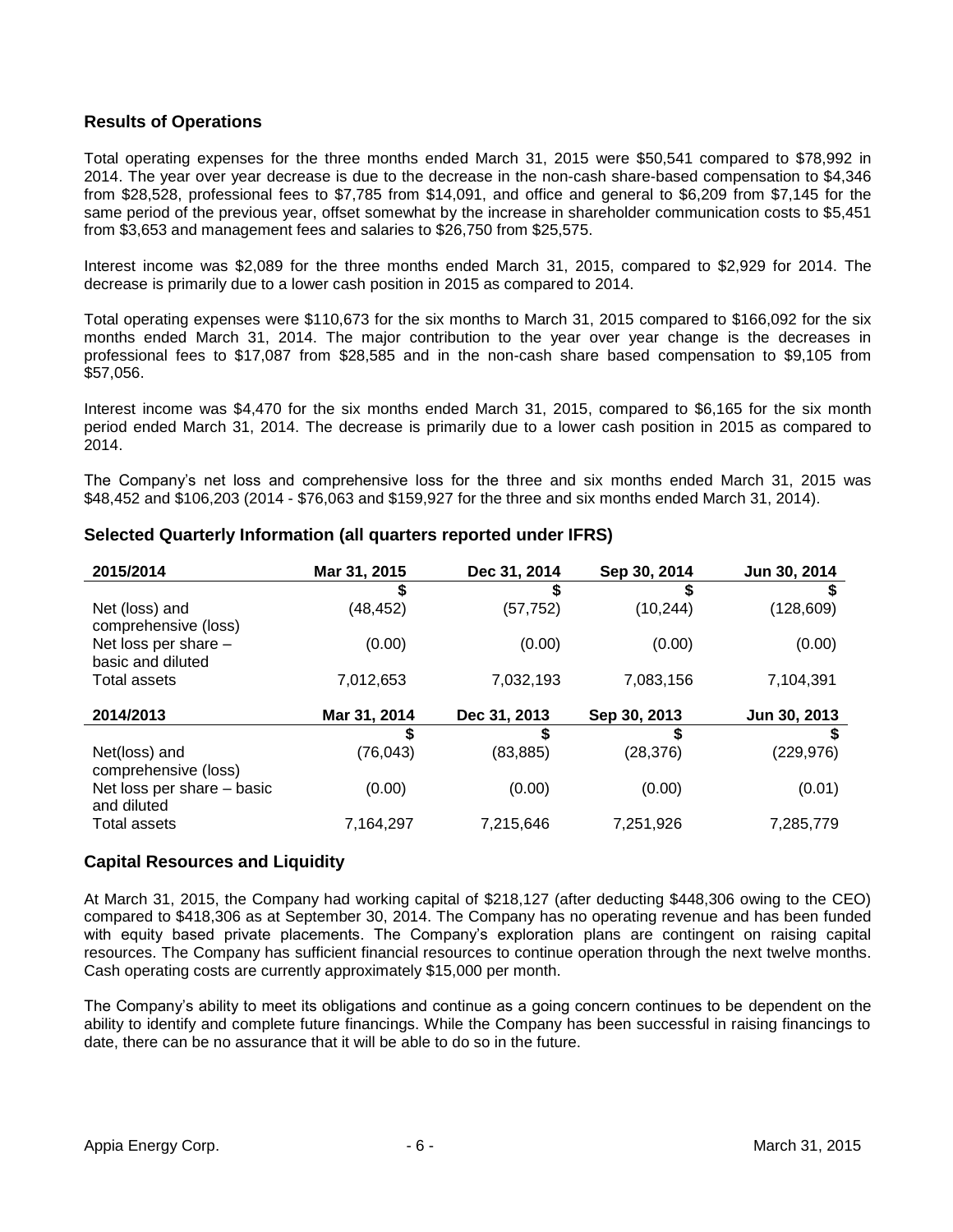## **Common Share Data**

Appia Energy Corp. commenced trading on the Canadian Securities Exchange ("CSE") on June 19, 2014 under the trading symbol "API".

The Company is authorized to issue an unlimited number of no par value common shares. The number of common shares issued as at September 30, 2014 and March 31, 2015 was 41,616,078.

#### **Common share purchase stock options**

The Company has a stock option plan, (the "Plan") for the benefit of directors, officers and consultants. The total number of shares which may be reserved and set aside for issuance to eligible persons may not exceed 10% of the issued and outstanding common shares.

As at March 31, 2015, 2,600,000 common shares were reserved for the exercise of stock options granted under the Plan. The following table provides the details of changes in the number of issued common share purchase options during the period:

|                                                      | <b>Options</b> | Weighted-average<br>exercise price |
|------------------------------------------------------|----------------|------------------------------------|
|                                                      |                |                                    |
| Balance September 30, 2013                           | 2,600,000      | 1.25                               |
| Granted                                              | 400.000        | 1.25                               |
| Expired                                              | (400,000)      | 1.25                               |
| Outstanding at September 30, 2014 and March 31, 2015 | 2,600,000      | 1.25                               |
| Exercisable at September 30, 2014 and March 31, 2015 | 2,600,000      | 1.25                               |

On July 30, 2014, 400,000 options held by a former Director at an exercise price of \$1.25 per share expired unexercised and effective March 25, 2014, the Company issued 400,000 options to a new Director of the Company, exercisable at \$1.25 per share until March 25, 2019.

| Number of<br>stock options | <b>Number</b><br>exercisable | Remaining<br>contractual life | Exercise price per<br>share | Expiry date       |
|----------------------------|------------------------------|-------------------------------|-----------------------------|-------------------|
|                            |                              |                               |                             |                   |
| 1,000,000                  | 1.000.000                    | 10.6 months                   | \$1.25                      | February 17, 2016 |
| 400,000                    | 400.000                      | 21.8 months                   | \$1.25                      | January 23, 2017  |
| 400,000                    | 400.000                      | 22.0 months                   | \$1.25                      | February 1, 2017  |
| 400,000                    | 400.000                      | 36.3 months                   | \$1.25                      | April 9, 2018     |
| 400,000                    | 400,000                      | 47.8 months                   | \$1.25                      | March 25, 2019    |
| 2,600,000                  | 2,600,000                    |                               |                             |                   |

As at March 31, 2015 and May 27, 2015, the Company had 41,616,078 common shares and 2,600,000 stock options outstanding. The fully diluted number of common shares that could be outstanding as at March 31, 2015 and May 27, 2015 is 44,216,078.

## **Related Party Transactions**

During the three and six months ended March 31, 2015, the Company incurred related party expenses of \$25,750 and \$55,150 (2014 – \$30,300 and \$58,875). These expenses related to management fees paid or payable to key management personnel; Tom Drivas, Chief Executive Officer, Frank van de Water, Chief Operating Officer and Michael D"Amico, Chief Financial Officer, and office administration services paid to Romios Gold Resources Inc., a company with a number of common directors and officers.

Appia Energy Corp. - 7 - March 31, 2015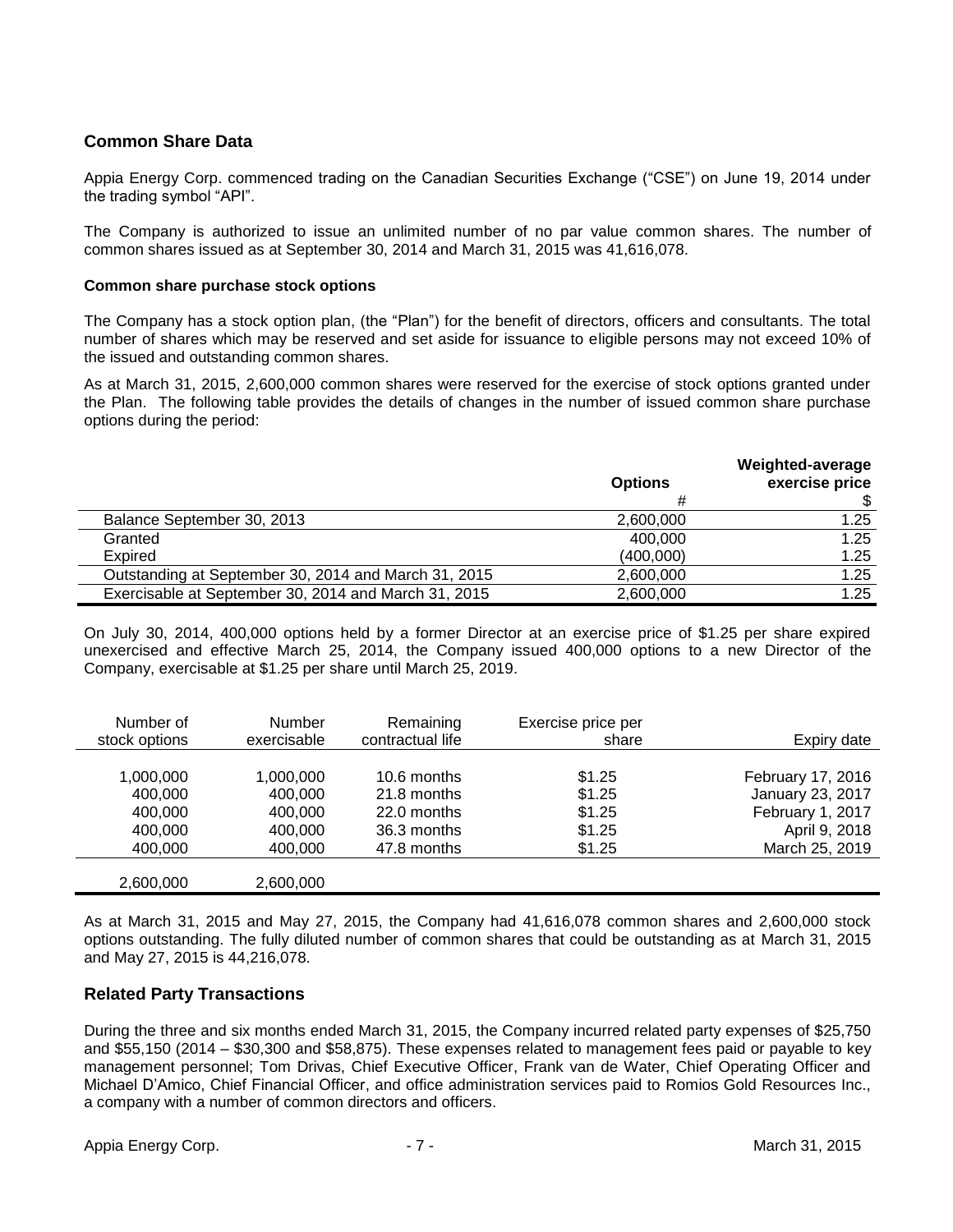At March 31, 2015, \$448,306 (2014 - \$388,306) of accumulated related party expenditures is due and outstanding to Tom Drivas and is included under accounts payable and accrued liabilities and \$2,288 (2014 - \$6,540) is due and payable to other related parties. The amount charged for office administration services is included under office and general expenses.

Share-based compensation to key management and directors for the three and six months ended March 31, 2015 was \$4,346 and \$9,105 (2014 - \$28,528 and \$57,056) respectively.

During the three months ended March 31, 2015, the Company incurred expenses of \$4,000 (2014 – \$4,500) and \$9,500 for the six months ended March 31, 2015 (2014 – \$9,000) related to directors' fees to independent directors. At March 31, 2015, \$19,000 (2014 - \$4,129) was due and payable.

Key management personnel were not paid post-retirement benefits, termination benefits, or other long-term benefits during the six months ended March 31, 2015 and 2014.

During the three and six months ended March 31, 2015, the Company incurred expenses of \$685 and \$2,341 (2014 - \$2,116 and \$3,801) for legal fees to a law firm related to a director of the Company, William R. Johnstone. At March 31, 2015  $$709 (2014 - $1,620)$  was due and payable to this related party.

As disclosed in Note 5(a) of the financial statements, the Company's major exploration property was acquired from a related party.

#### **Carrying value of exploration and evaluation assets**

The Company regularly reviews the carrying value of its exploration and evaluation assets for impairment to determine whether the carrying amount of these assets will be recoverable from future cash flows. Assumptions underlying the cash flow estimates include the forecasted prices for uranium and rare earth elements, production levels, and operating, capital, exploration and reclamation costs, which are subject to risks and uncertainties. Management has determined that as at March 31, 2015, there is no impairment of carrying value of its Ontario and Saskatchewan exploration and evaluation assets.

#### **Off-Balance Sheet Arrangements**

The Company does not have any off-balance sheet arrangements.

#### **Financial Instruments and Other Instruments**

The Company is required to disclose information about the fair value of its financial assets and liabilities. Fair value estimates are made at the balance sheet dates, based on relevant market information and information about the financial instrument. These estimates are subjective in nature and involve uncertainties in significant matters of judgment and therefore cannot be determined with precision. Changes in assumptions could significantly affect these estimates.

The Company"s financial instruments recognized in the balance sheet consist of cash, and cash equivalents, HST/GST receivable and current liabilities. The fair value of these financial instruments approximate their carrying value due to the short maturity or current market rate associated with these instruments.

#### **Risk Factors**

There are a number of risks that could affect Appia"s business prospects. They include the speculative nature and the ability to finance the exploration and development of the Company"s mineral properties, operating hazards, environmental and other government regulations, competition in the marketplace, markets for the Company"s securities and the demand for uranium and rare earth elements. The Company's viability will depend on the successful definition of recoverable and economic resources and the establishment of positive comprehensive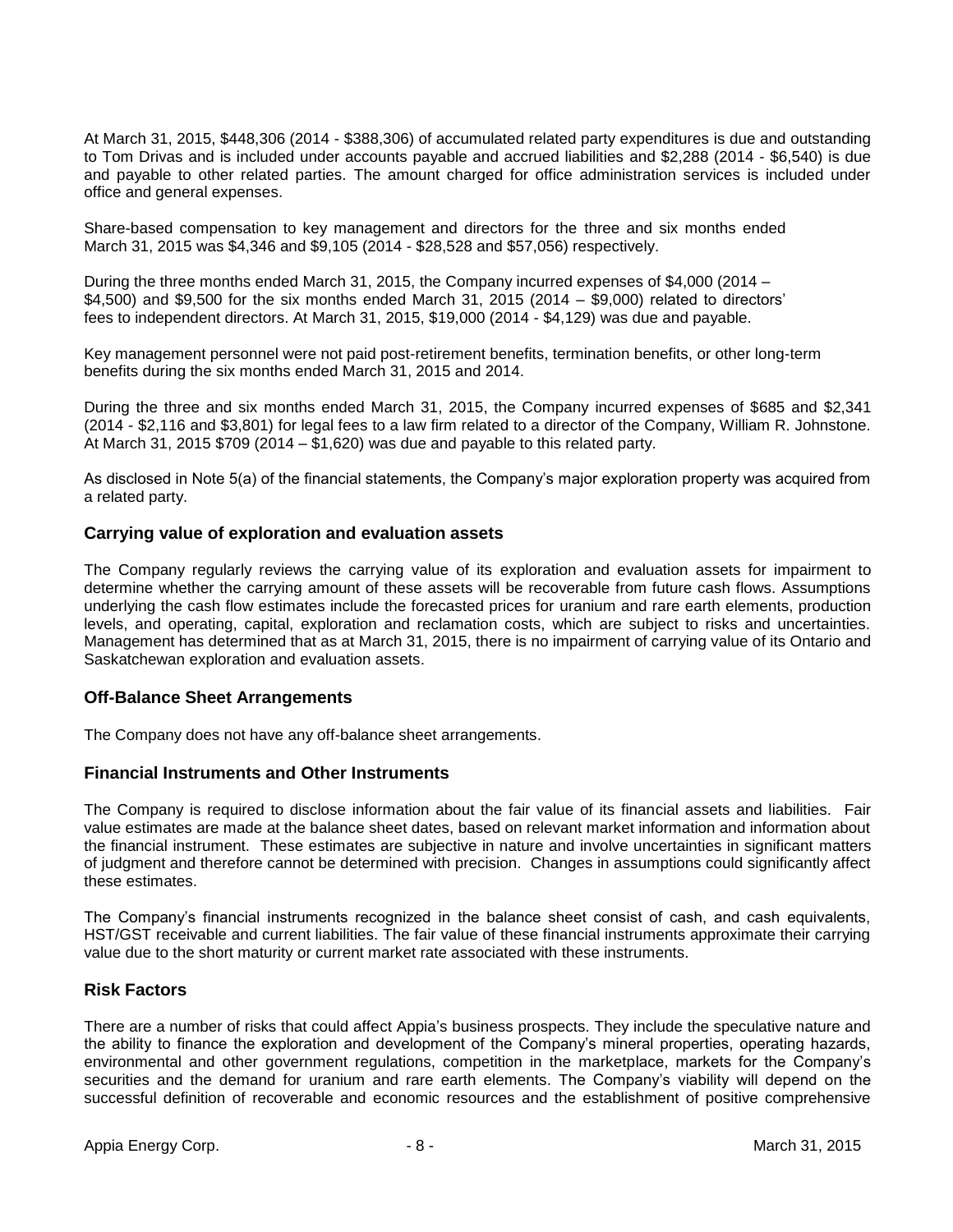feasibility studies leading to production decisions. After completion of positive feasibility studies, the Company"s success is dependent on maintaining the title and beneficial interest in the properties, obtaining the necessary governmental approvals and the successful financing, construction and operation of a facility to profitably extract the contained metals.

#### *Exploration Risk*

Mineral exploration and development involve a high degree of risk. A very low percentage of exploration projects ultimately evolve into producing mines. There is no assurance that the Company"s exploration and development activities will result in the definition of a commercial ore body. The viability of an ore body depends on a number of factors which include, but are not limited to, location, size, grade, geometry of ore body, availability of experienced labourers, proximity to existing infrastructure, metal prices and government regulations, including environmental restrictions.

#### *Financial Capability and Additional Financing*

The Company has cash of approximately \$698,000 and working capital of approximately \$181,000 at May 27, 2015, (after deducting \$458,306 owing to the CEO), has no source of operating income and has no assurance that additional funding will be available to it for further exploration and development of its projects. Although the Company has been successful in the past in financing its activities through the sale of equity securities, there can be no assurance that it will be able to obtain sufficient financing in the future to continue as a going concern.

#### *Fluctuating Prices*

The prices of uranium and rare earth elements have fluctuated widely in recent years and are affected by factors beyond the control of the Company. The market price of individual rare earth elements are largely determined by China, which controls as much as 90% of the current world supply. International economic and political trends, currency exchange fluctuations, economic inflation and expectations for the level of economic inflation in the consuming economies, interest rates, global and local economic health and trends are some of the factors that could impact on the viability of the Company"s exploration projects that are impossible to predict with certainty.

#### *Environment*

Both the exploration and production phases of the Company"s operations are subject to environmental protection regulations in the jurisdictions in which it operates. Globally, environmental legislation is evolving towards stricter standards and enforcement, more stringent environmental impact assessments of new mining projects and increasing liability exposure for companies and their directors and officers. There is no assurance that future environmental regulations will not adversely affect the Company"s operations.

#### *Title Matters*

The Ontario mining claims in which the Company has an interest have not been surveyed and, accordingly, the precise location of the boundaries of the claims which convey the ownership of mineral rights on specific tracts of land is uncertain, although the boundaries are clearly shown on Ontario government maps. Such claims have not been converted to lease and tenure, and as a result, are subject to annual compliance with assessment work requirements. Other parties may dispute the Company"s title to its mining properties. While the Company has diligently investigated title to all mineral claims and, to the best of its knowledge, title to all properties is in good standing; this should not be construed as a guarantee of title. The properties may be subject to prior unregistered agreements or transfers or land claims, including First Nation land claims, and title may be affected by undetected defects. There is no guarantee that title to the Company"s properties or its rights to earn an interest in its properties will not be challenged or impugned. In many countries, including Canada, claims have been made and new claims are being made by aboriginal peoples that call into question the rights granted by the governments of those countries in respect of resource properties.